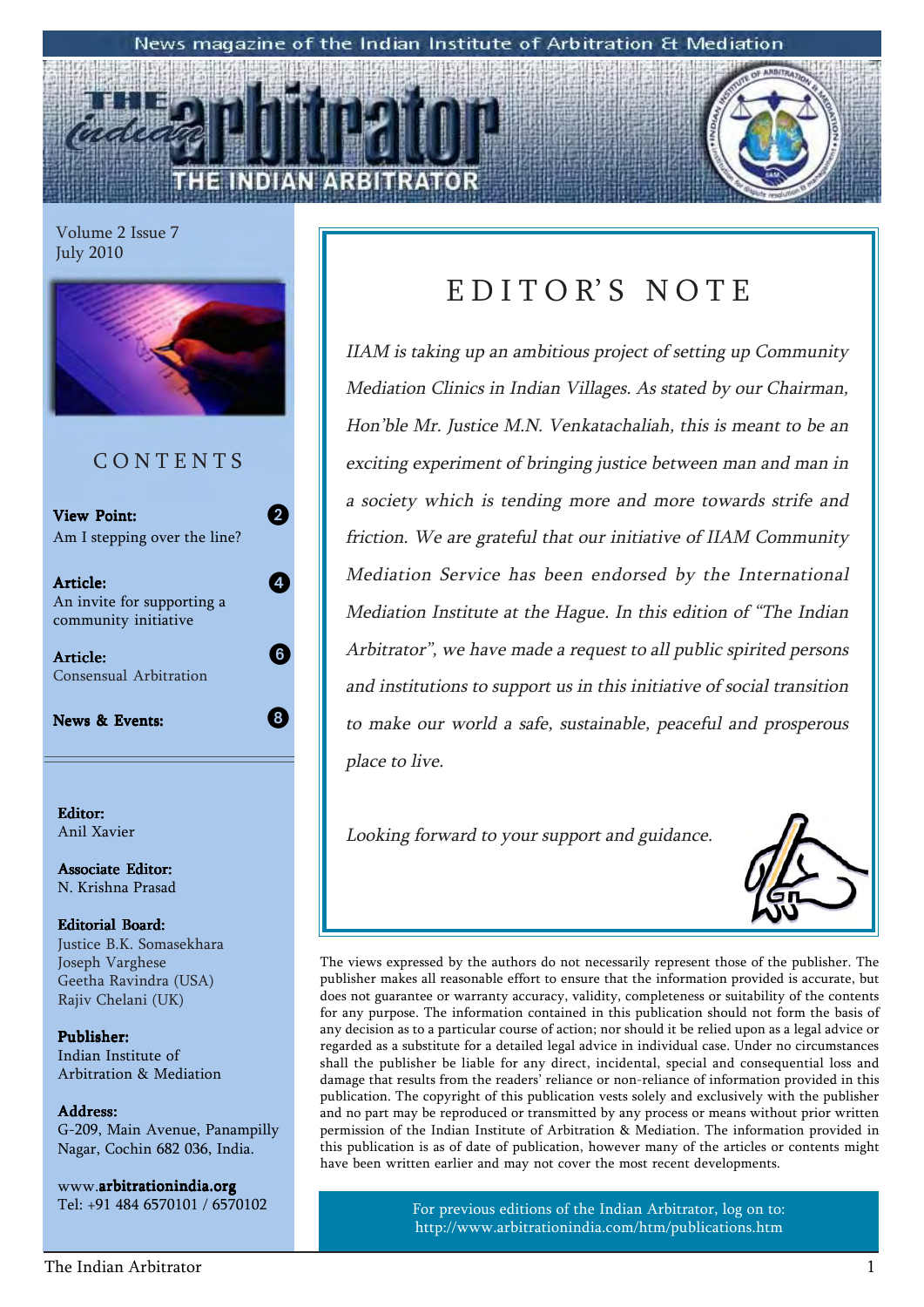Based on my experience that once a matter settles, everyone is quite impatient to leave, I provide a template.

But, by providing a template, am I doing more than just mediating? Am I practicing law? Or mixing the roles of lawyer and mediator?

This question has been posed by many teachers in many training sessions. And, it is now the subject of an ethics opinion just issued by the ABA Section of Dispute Resolution Committee on Mediator Ethical Guidance, SODR-2010-1 ("Opinion") (SODR\_2010\_1 ).

In its Opinion, the Committee focuses on a family law mediator in which a married couple seeking a no fault divorce but unrepresented by counsel, go to mediation to resolve the property, settlement, custody (there is one child) and support issues. Once they resolve these issues, they ask the mediator to prepare the agreement; they do not want to retain attorneys either to prepare the agreement or to review it.

> The Committee asks: assuming the mediator is an attorney, what should she do?

> The Committee answers: "A lawyer-mediator may act as a "scrivener" to memorialize the parties' agreement without adding terms or operative language. A lawyer-mediator with the experience and training to competently provide additional drafting services could do so, if done consistent with the Model Standards governing party selfdetermination and mediator impartiality. . . ."

ìThe Model Standards arguably permit a lawyermediator to provide legal information to the parties. If, however, the mediator provides legal advice or performs other tasks typically done by legal counsel, the mediator runs a serious risk of inappropriately mixing roles of legal counsel and mediator. . . . " ( $\underline{Id.}$  at 2). (Emphasis original).

The Committee notes that the core issue is whether ìdrafting the mediated settlement agreement. . . falls within the definition of mediation.  $\ldots$  " (Id. at 4).

In answering this question, the Committee notes that the definition of mediation in the Model Standards does

## Am I stepping over the line? : PHYLLIS G. POLLACK

When the parties settle a matter at mediation, I am usually very happy about it. But, I am also conflicted because the settlement creates issues internally that I have yet to resolve.

Usually, once the parties settle, they want to document it and leave very quickly. But often, they have not brought a settlement agreement with them. They do not want to spend another hour or so drafting one; they

If, however, the mediator

done by legal counsel, the

performs other tasks typically

mediator runs a serious risk of

inappropriately mixing roles of

legal counsel and mediator.

provides legal advice or

would rather leave and document the settlement over the ensuing days. But doing so provides a party with the opportunity to change her mind and back out. Unfortunately, a settlement is not a settlement until it is signed by all concerned.

Thus, my conflict! What do I as the mediator do? Require the parties to sit and draft an agreement in those instances where they have not brought one? Or, should I provide a template (which is copied from the court's own form) in which the "standard" provisions are provided but blanks are left for the details of the actual agreement to be filled in?

ARTICLE - Am I stepping over the line?

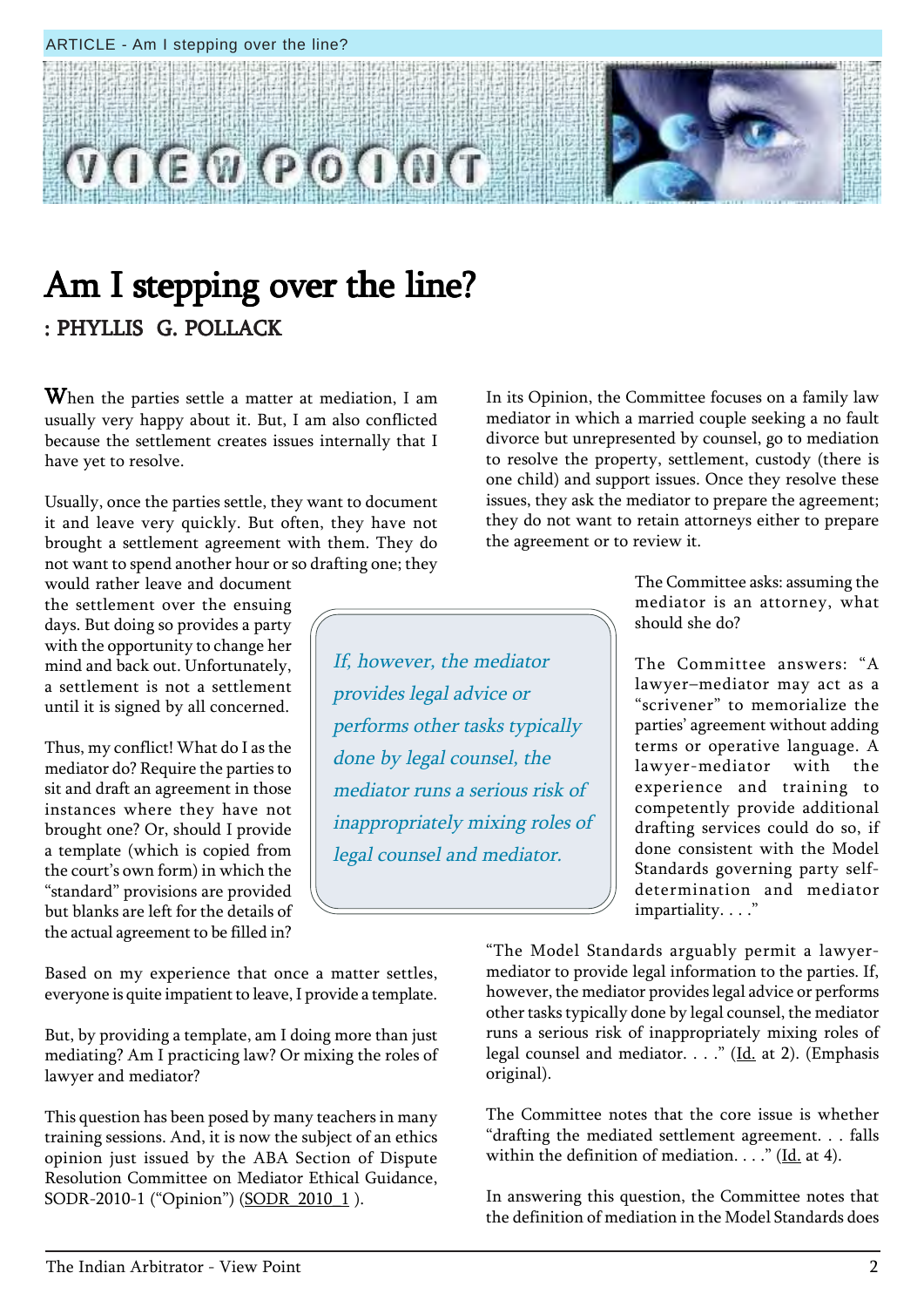#### ARTICLE - Am I stepping over the line?

not expressly include this task but rather defines the role of a mediator, ". . .as facilitating communication, negotiation and the voluntary decision making of the parties." (Id. at 5). Arguably, the Committee notes, reducing the agreement to writing constitutes "facilitation"  $(Id.)$  or "an additional dispute resolution role in the same matter." ( $\underline{Id}$ , at 6).

Consequently, the Committee sees "no ethical impediment" to a ". . .mediator performing a drafting function that he or she is competent to perform by experience or training." ( $\underline{Id}$ , at 8). A mediator may simply act as a "scrivener" and/or provide legal information to the parties.  $(\underline{Id.})$  Should the mediator do more, she may be mixing her roles of attorney and mediator requiring full disclosures of the implications this creates and the full consent of all parties to proceed in this new situation. So. . . should I still be conflicted? Probably not, because by providing a template (duplicating the court's own form), I am providing "legal information" and merely continuing to "facilitate" the resolution of the dispute. As I do make it quite clear that the parties are free to add, delete or change any provision, I try to stay in the "scrivener" role and out of the "lawyer" role.

No doubt, some of my fellow mediators will agree with me while others will disagree and argue that I am practicing law. I invite your comment: this topic is truly a Pandora's box!

. . .Just something to think about.

(Author: Phyllis G. Pollack. Ms. Pollack is a full time neutral at PGP Mediation in Los Angeles,CA. and is president of the Southern California Mediation Association)

#### Think  $\,\cdots\,$ **WHISPER OR BRICK?**

A young and successful executive was traveling down a neighborhood street, going a bit too fast in his new Jaguar. He was watching for kids darting out from between parked cars and slowed down when he thought he saw something. As his car passed, no children appeared. Instead, a brick smashed into the Jag's side door! He slammed on the brakes and spun the Jag back to the spot where the brick had been thrown.

He jumped out of the car, grabbed the kid who was standing there and pushed him against a parked car shouting, "What do you think you are doing, boy?" Building up a head of steam he went on, "That's a new car and that brick you threw is going to cost a lot of money. "Why did you do it?"

"Please sir, please. I'm sorry, I didn't know what else to do," pleaded the youngster. "I threw the brick because no one else would stop..." Tears were dripping down the boy's chin as he pointed around the parked car.

"It's my brother, sir," he said. "He rolled off the curb and fell out of his wheelchair and I can't lift him up." Sobbing, the boy asked the executive, "Would you please help me get him back into his wheelchair, sir? He's hurt and he's too heavy for me."

Moved beyond words, the driver tried to swallow the rapidly swelling lump in his throat. He lifted the young man back into the wheelchair and took out his handkerchief and wiped the scrapes and cuts, checking to see that everything was going to be okay.

"Thank you and may God bless you, sir," the grateful child said to him. The man then watched the little boy push his brother toward their home.

It was a long walk back to his Jaguar...a long slow walk. He never did repair the side door. He kept the dent to remind him not to go through life so fast that someone has to throw a brick at you to get your attention.

God whispers in your soul and speaks to your heart. Sometimes when you don't have time to listen, He has to throw a brick at you.

It's your choice: Listen to the whisper... or wait for the brick.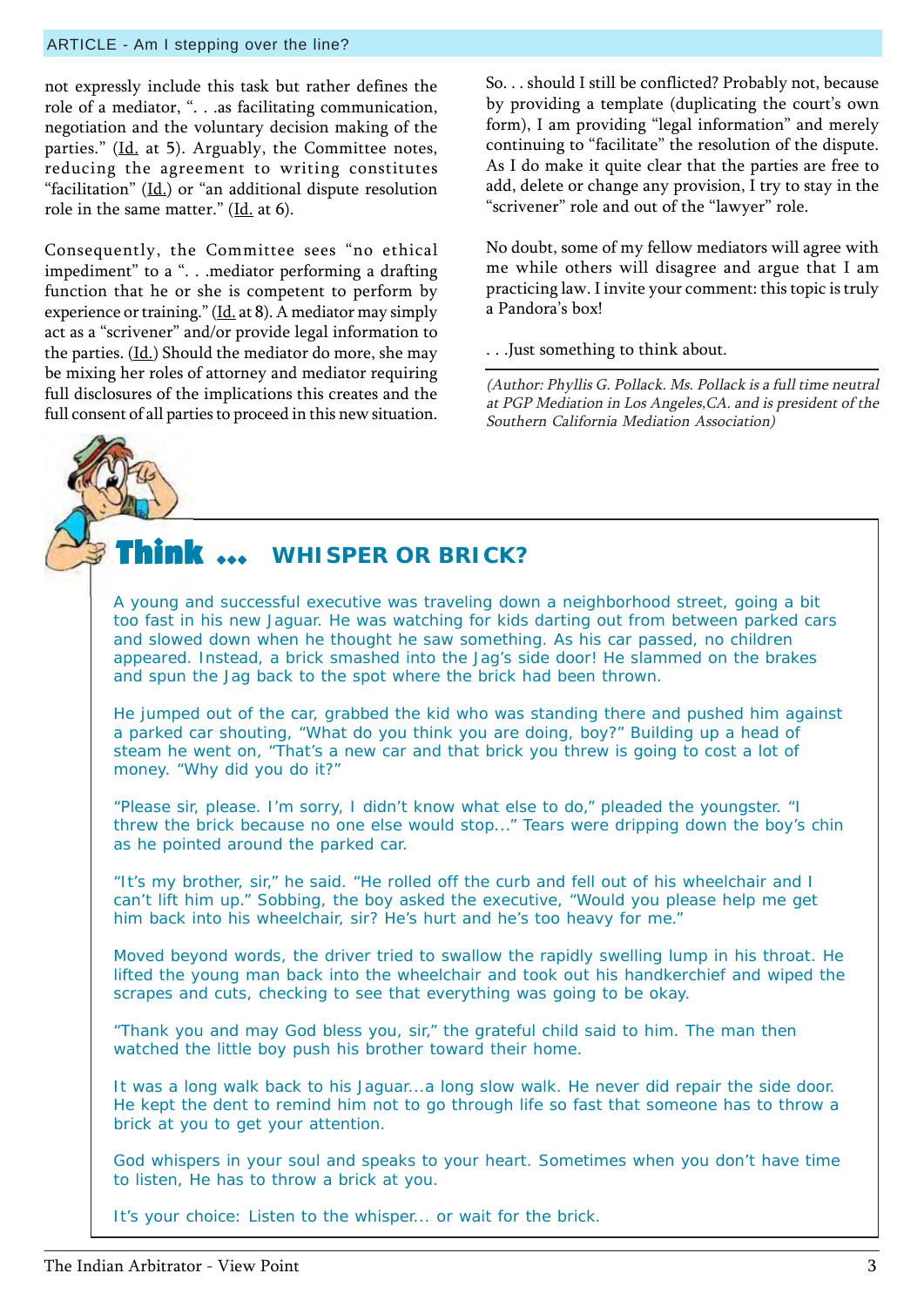

## An invite for supporting a community initiative : ANIL XAVIER

Denial of justice through delay is the biggest mockery of law, but in India it is not limited to mere mockery; the delay in fact kills the entire justice dispensation system of the country. This has led to people settling scores on their own, resulting in a growing number of criminal syndicates and mob justice in various parts of

the country and reflecting the loss of people's confidence in the rule of law.

The average pendency of a case filed will be 4-5 years and by the time it completes and reaches the verdict it would take a minimum of 7-8 years though this is the situation not strictly with India. Community mediation can be thus helpful not only for public for avoiding lengthy litigation process but also it gives a relief for Courts from meddling with trivial issues and thereby concentrate and devote more time and energy on other important matters which calls for its attention.

People with problems, like people with pain, want relief, and they want it as quickly and inexpensively as possible. It is in this context that the Indian Institute of Arbitration & Mediation (IIAM) thought of the possibility of establishing Community Mediation Clinics as an inexpensive option. The motto is; "Resolving conflicts; promoting harmony". The IIAM Community Mediation Service (IIAM CMS) is endorsed by the International Mediation Institute (IMI) at the Hague, Netherlands.

#### IIAM COMMUNITY MEDIATION SERVICE

IIAM CMS is a process that can make for a more peaceful society. Community Mediations helps to maintain peace and solidarity among the members by facilitating

"Both were happy with the result, and both rose in public estimation. . ." Mahatma Gandhi on Mediation

settlements among conflicting parties. Community mediation means neighbours helping neighbours to solve problems and resolve disputes. IIAM CMS is viewed as an opportunity for citizens to participate in the prevention and early intervention of conflicts as an alternative to institutional mechanisms. The mission is

> to provide neutral and safe dispute resolution opportunities through which individuals are empowered to work collaboratively to develop creative and mutually agreeable solutions to conflicts. Researchers measure the effect of community mediation on decreasing repeat conflicts.

#### MEDIATION CLINICS

The Clinic would be a small centre having about 150- 200 sq.ft area with one staff, viz., the Resident Coordinator. There will be an Honorary Legal Advisor for a group of 10-15 mediation clinics. The Mediation Clinics would

function with an efficient team of mediators who are selected from the local community itself. The mediators so selected will be persons who shall be having a good repute in the local area to whom people shall have faith and shall include educated youth, ladies and elders. The people so selected would be given an orientation program by IIAM. IIAM will also implement high standards of ethics as laid down by IMI.

Through the confidential private meetings with the parties, the mediator is able to understand the needs of the party and the mediator assists the parties to arrive at a "win-win" situation and thus not only resolves the problem but also strengthen the relationship among them. This avoids hostility within the community and improves harmony. Just about any conflict can be addressed through community mediation. The role of community mediation is not confined to bring in social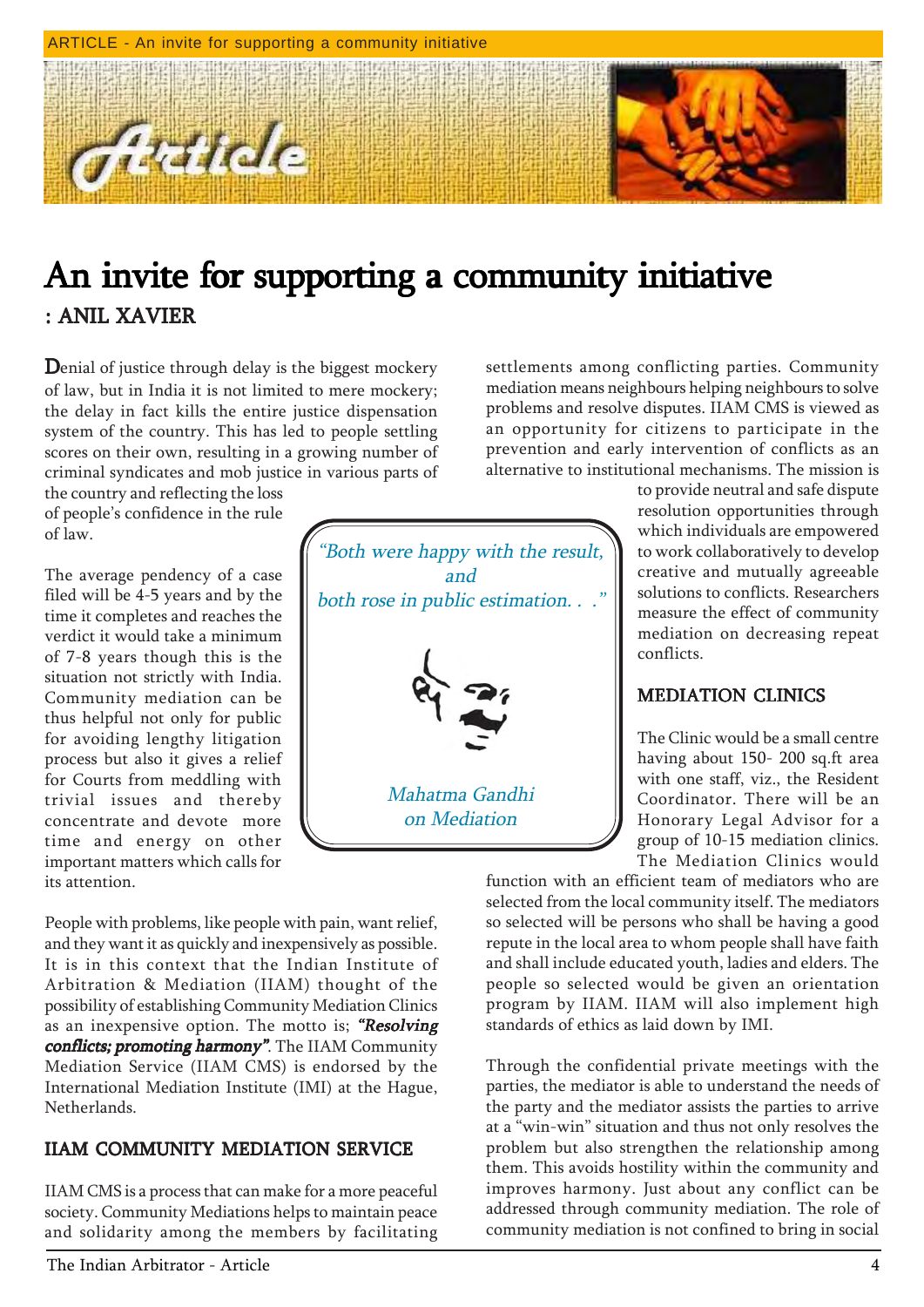#### ARTICLE - An invite for supporting a community initiative

harmony but also communal harmony. The development of a more proximate, indigenous mediation mechanism will help to prevent deeply rooted conflicts from erupting into communal violence. Community mediation also helps in restorative justice through its

"The thrust of Community Mediation Service is to promote reliance of mediation at the grass root level by way of local capacity building. This project is especially laudable since it seeks not only to provide mediation service but also to train individuals from the concerned local community as mediators." Mr. Justice K.G. Balakrishnan, Former Chief Justice of India

variety approaches and restoring the offender in community by giving correctional practice thereby giving everyone a second chance. Sometimes victims of crime need answers and apologies more than they need to know perpetrators are being punished; and sometimes offenders need to find out just who they've hurt to realize what they've done is wrong. There is no conflict without emotion. There can be no resolution of a conflict without addressing the underlying emotions that gave rise to it and sustained it. The theme "Talk it Out, Not Fight it  $Out"$  in an attempt to portray the essence of mediation in real life situations.

Conflict management programs with the formation of such Mediation Clinics will serve to defray tensions in societies and prevent them from erupting into violence. A conflict free environment makes the community more focused, optimized and disciplined by setting up standards and values and principles. It would help to maintain peace and solidarity among the people by facilitating settlements among conflicting parties.

#### PROMOTING COMMUNITY CLINICS:

IIAM is taking up an ambitious project of establishing Mediation Clinics in all Indian villages. This requires the support and blessings of public spirited persons, organizations and corporate houses interested in the welfare of society.

To promote the concept of IIAM CMS, we invite you to partner and contribute by adopting a clinic or donating for the cause of establishing such clinics. Such adopted clinic would be known in your name - "Your Name

Mediation Clinic" in association with IIAM Community Mediation Service. IIAM directly operated clinics will display the names of contributors, who have donated for the cause. The names of partners of IIAM Community Mediation Service and the names of contributors will be shown in the IIAM website.

Evaluating the program essentially answers the question, ìWhat good did we do?î As the former President of India, Mr. A.P.J. Abdul Kalam has said, "If nation is to have ethics; society has to promote ethics and value system. If society is to have ethics and value system, families should adhere to ethics and value system." The popularization of the Mediation Clinics will help to bring people together to work creatively on conflict resolution, instead of fighting each other and making those problems worse. It is also a process that can make for a more peaceful society. Thus IIAM Community Mediation Service has the potential for transforming our conflictual society into a collaborative, problem-solving one.

"I have great pleasure in commending to all Institutions, particularly Corporates and other public spirited persons interested in the welfare of society, to participate in this exciting experiment of bringing justice between man and man in a society which is tending more and more towards strife and friction." Mr. Justice M.N. Venkatachaliah, Former Chief Justice of India

IIAM CMS Program gives you the opportunity to proclaim your social commitment and social responsibility. Setting up of Community Mediation Clinics in all villages of each state with a view to mediate all disputes will bring about a profound change in the Indian Legal system. We welcome you to take part in this exiting attempt of social transition to make our world a safe, sustainable, peaceful and prosperous place to live, by making an important contribution by adopting or supporting such Community Mediation Clinics. Let us jointly make this happen!

For more details about IIAM Community Mediation Service, please visit www.communitymediation.in

(Authot: Anil Xavier is a lawyer and an IMI Certified Mediator. He is a Member of the Independent Standards Commission of the International Mediation Institute at The Hague. He is also a Charter Member and currently the President of the Indian Institute of Arbitration & Mediation)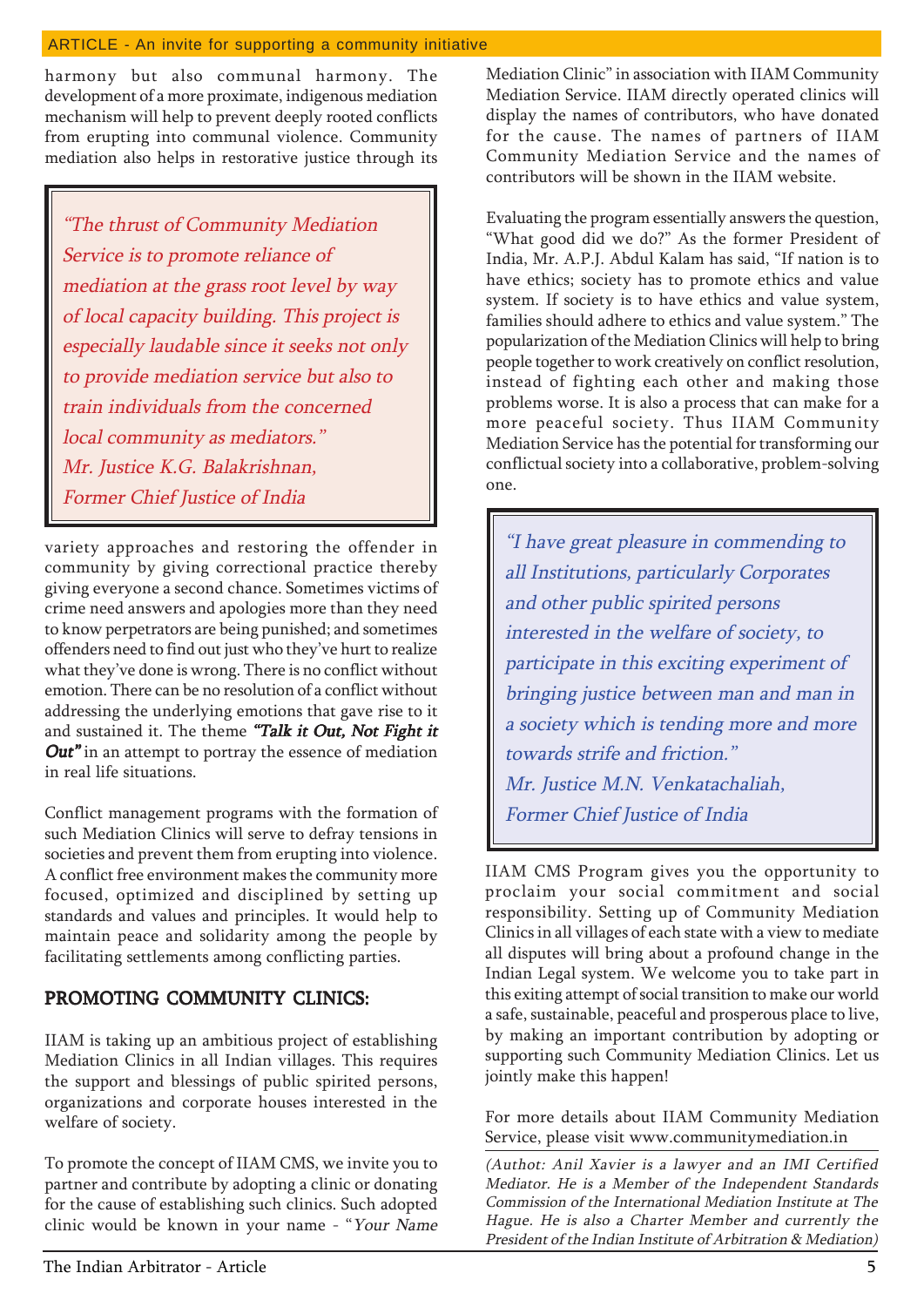

# Consensual Arbitration Consensual Arbitration

: ATTORNEY ISRAEL SHIMONY

Consensual arbitration is an arbitration proceeding which includes an arbitration agreement executed at the outset, an appeal instance, review, objection or re-examination (hereinafter: "appeal"), which is intended to review the arbitration award and instruct, if necessary, as to an appropriate rectification thereof.

Consensual commercial arbitration focuses on consensual arbitration proceedings that are designed to resolve commercial disputes. We have elected to use the term "consensual arbitration" for this purpose.

The Arbitration Law in its new format represents a very real transformation in the new method it offers of resolving disputes. It creates a reliable, effective and safe manner of judicial adjudication, as follows:

- 1. It serves as a safety valve that enables a proper review where necessary and can be controlled by the litigants:
	- 1.1 Will permission be granted to intervene in the factual findings? And if so, when?
	- 1.2 Will there be authorization to rectify the arbitration award or will it be necessary to return it to the first instance?
	- 1.3 What will be the composition of the appeal panel?
	- 1.4 What will be the specialist area of the members of the appeal panel?
- 2. It streamlines the process in the first instance since, with no way back in the non-appeal arbitration route there is a tendency to "split hairs". The appeal instance gives litigants and their attorneys peace of mind and assurance that it is possible to focus on

the gist of the matter and prove it, instead of grasping at every shred of evidence in hope that it will portray the picture better for the arbitrator. In the event that the arbitrator exercises his discretion in a manner that is unreasonable under the circumstances, the litigants have an option to refer to appeal. Unreasonable exercise of discretion does not depend on a shred of evidence that will occupy valuable time for which the litigants will be charged. Thus the arbitration proceeding will be conducted more efficiently.

## The Consensual Arbitration Revolution

In recent years not much attention was paid to arbitration. Broad social movement is afoot and it is appropriate for such social change  $-$  the "arbitration revolution" – to come into its own. After all, many are the perils along the road of the arbitration revolution; the greater the phenomenon, the greater the risks of its failure. Everything possible should be done to deter untrained arbitrators from infiltrating the field, while ensuring supervision and advanced qualification; at the same time arbitrators acting in good faith to fulfill their assignment should be guaranteed proper protection; the culture of out-of-court settlement of disputes should be disseminated at all levels of society; and a suitable level of training should be ensured for arbitrators.

This is a time of transition: if the arbitration revolution succeeds, it will flourish and the culture of arbitration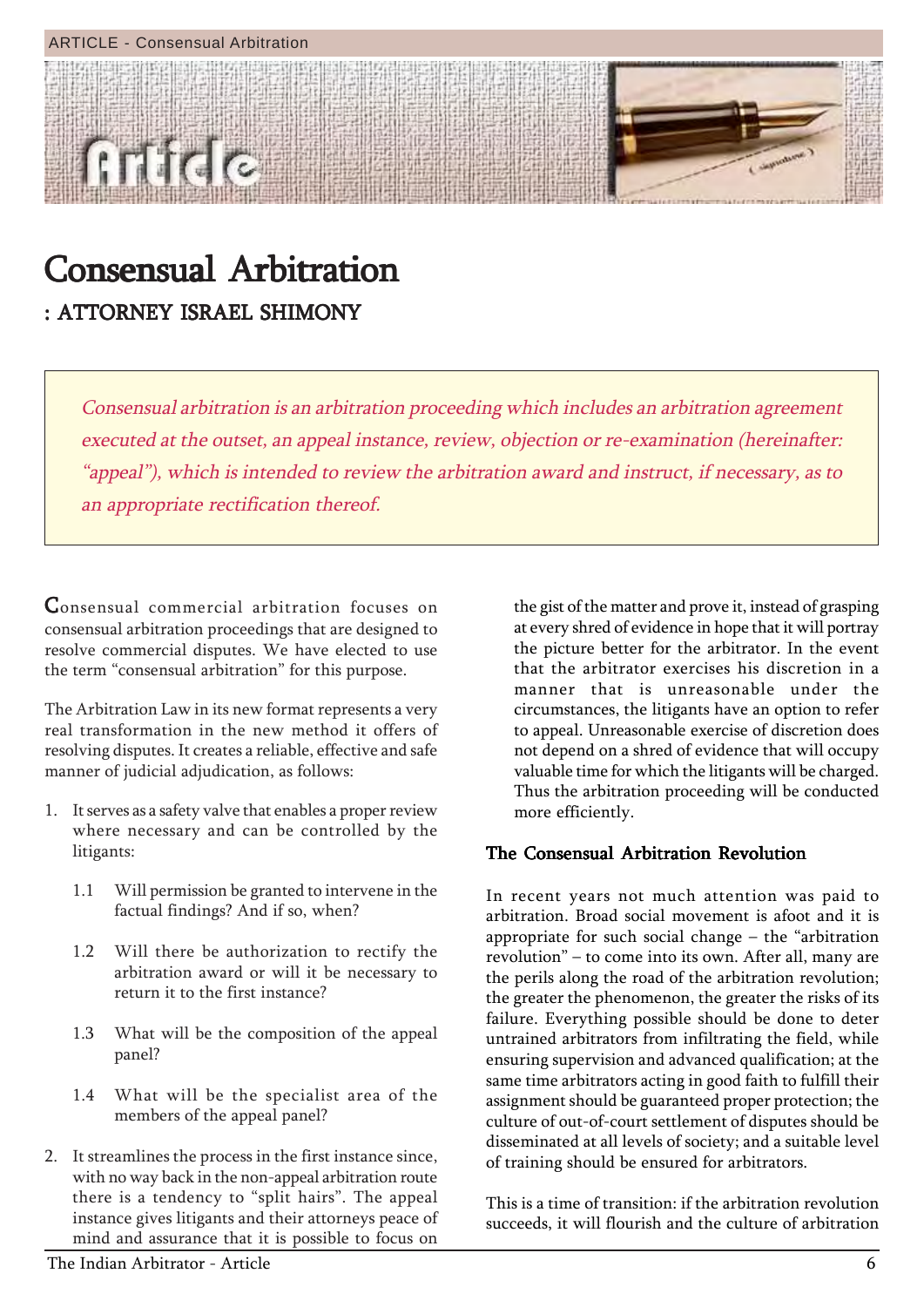#### ARTICLE - Consensual Arbitration

will spread to become an integral part of our overall business culture. To this end, all possible government bodies (the Knesset, the government and the courts) and private entities should be recruited to ensure the success of the revolution. The legislation of the new Arbitration Law must be supplemented, prescribing appropriate normative frameworks for conducting judicial proceedings and guaranteeing that arbitrators are trained to a suitable level. For their part, the courts should contribute to the success of the arbitration revolution  $$ which in turn will contribute to the success of the courts - by increasing the volume of cases referred to arbitration proceedings. Academic research and education in arbitration should also be encouraged.

#### The Principle of Consent

Consent forms the very foundation of arbitration proceedings - from beginning to end they are based on consent.

The essence of the new Arbitration  $Law$  – the promotion of certainty, autonomy and security in the world of  $commence - requires a high degree of constant in the$ proceedings, along the lines of "informed consent". This type of consent is required in connection with the procedural aspects of the essence of the dispute in conducting arbitration proceedings, and in connection with material matters related to the content of the decision, which are significant to the commercial future of the litigants.

#### The Concept of Consent in Civil Law

The concept of consent is relevant in a variety of contexts of civil law in the world of commerce. This refers to resolve in contracts law. The concept of "resolve" in contract laws refers to the presence of preparedness in a party to take upon itself the legal obligation embodied in the contract. Resolve is examined objectively; the

question is whether a party appears to have assumed a contractual undertaking in order to protect the other party's reliance interest. Hence, it is not impossible that a contract may be signed and a party will find itself obligated thereunder, even if there were informative and voluntary disruptions in formulating the subjective resolve. It is true that in certain cases a party whose demands were not answered may be released from the contract pursuant to Chapter B of the Contracts Law (General Part), 5733-1973; however, the right to annul is limited to defects of sufficient severity and is also dependent on the mental status of the other party regarding the defect. In terms of form, consent to enter into a contract does not for the most part entail any special format and it may be done verbally or by conduct, expressly or tacitly.tration and where should it be positioned? What is the common and proper model for consent in the area of arbitration and where should it be positioned?

If a key rationale for favoring arbitration proceedings as a means of resolving disputes is the reinforcement of personal autonomy, as suggested above, then it follows that the level of consent required from the parties should be high, so as to reflect a fitting exercise of individual will.

And indeed, in light of such rationale American literature offers the opinion that arbitration proceedings require consent at a higher level than is usual in civil law.

One suggested version is the presence of "high quality" consent". Another version is found in various ethical codices in the United States. The literature rightly points to the essentiality of informed consent in arbitration as an element protecting human dignity.

(Author: Attorney Shimony is the founder of ITRO  $-$  The Institute of Consent Arbitration)

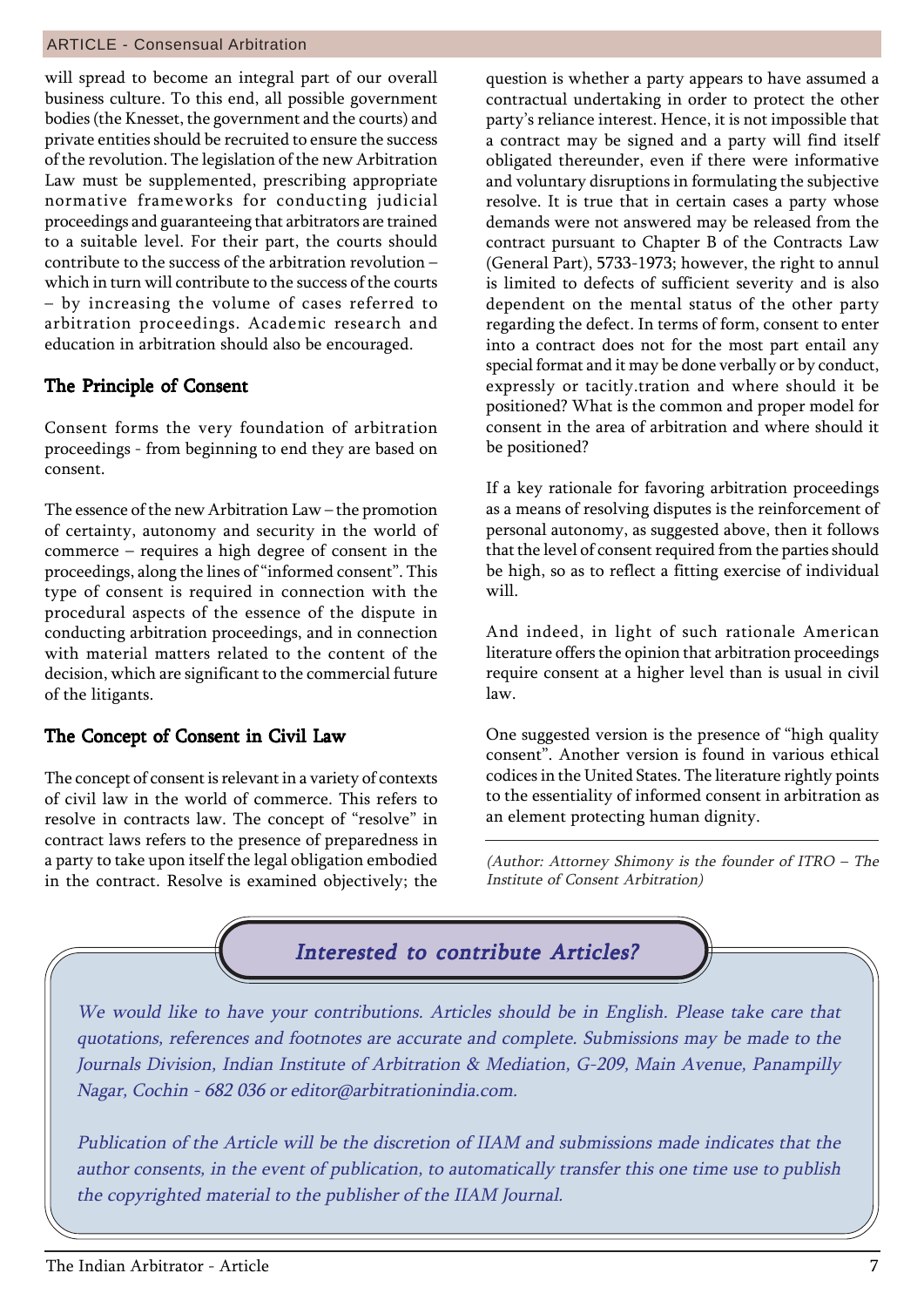# $\mathit{ws} \otimes \mathit{Events}$



## Settlement Culture Required: Chief Justice of India

Chief Justice of India S.H. Kapadia underlined the need for spreading a settlement culture for the success of mediation as an alternative dispute resolution system. According to him, the absence of the settlement culture among litigants was the single most important factor in the flooding of courts with cases. Inaugurating a two-day national conference on 'Mediation' at New Delhi, Justice Kapadia regretted that the attitude of litigants in India was winning a case and not resolving it through settlement.

## New Arbitration Legislation for Bahamas

The Arbitration Act (42/2009) and the Arbitration (Foreign Arbitral Awards) Act (43/2009) came into force on May 20 2010. Both acts are the result of The Bahamasí commitment to adhere to the recommendations of the United Nations Commission on International Trade Law (UNCITRAL) in order to develop uniformity and harmonization in the law relating to arbitral procedures on a domestic level, as well as the specific needs of international commercial arbitration practice.

## Draft Law for Mediation in China

Legislators in China is reviewing a draft of the country's first law on mediation, hoping outside-court settlement of minor disputes could help ease the rising social tension.

The draft law on mediation makes it clear that a mediation committee, comprising of three to nine members, will be mainly set up under urban neighborhood or rural village committees with a term of three years. Members of such committees should be honest, fair and keen on helping others to solve problems. If they are found to be partial or taking bribes, they will be punished or even dismissed, according to the draft. Any disputing party can apply to the local mediation committee for help, which will be free of charge, the draft says.